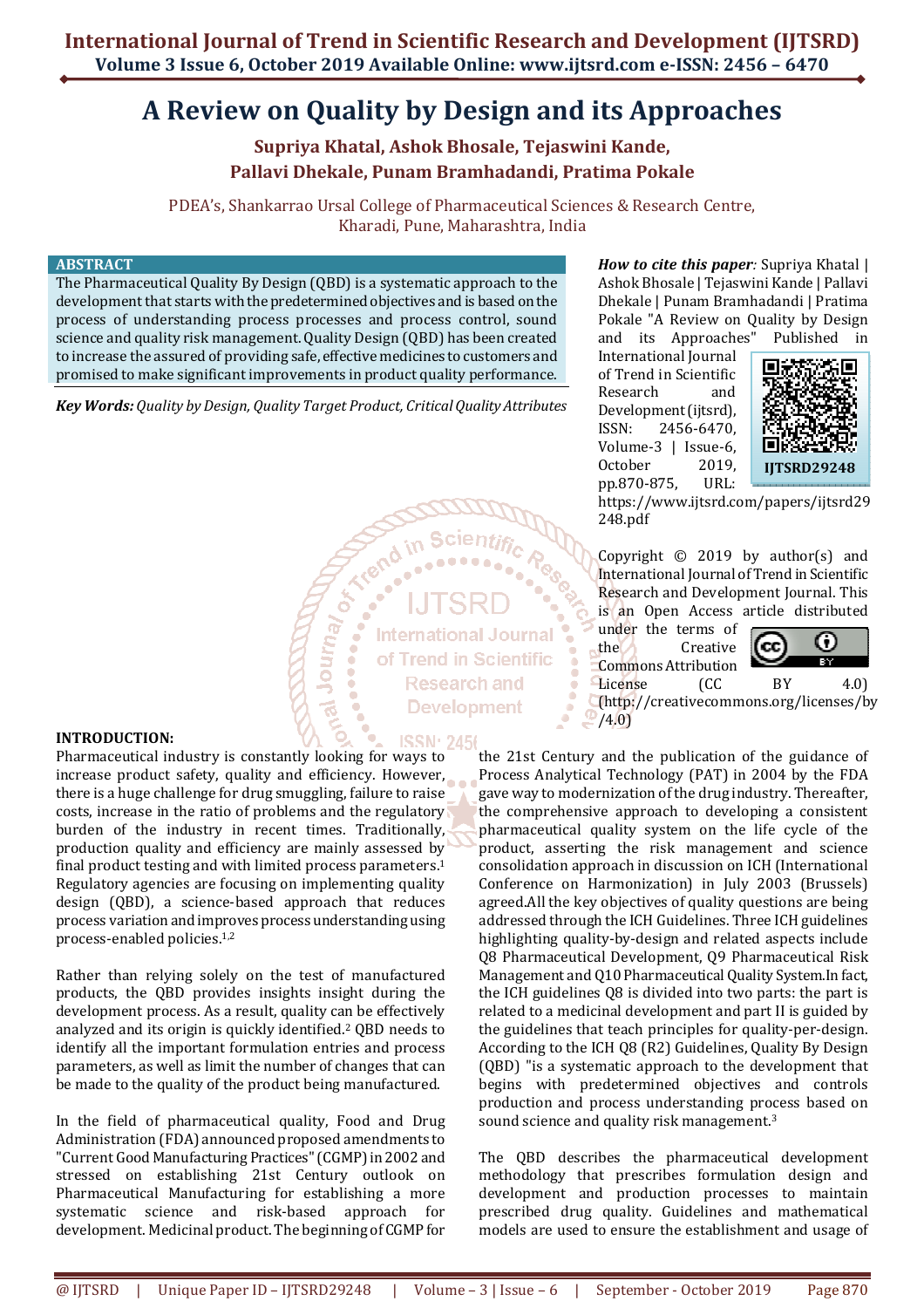knowledge on this subject in an independent and integrated manner.3,4 To launch a successful QbD program, the first step is to identify the process components required for production quality and to develop good authenticated analytical methods to test those parameters. The purpose of this review article is to provide a comprehensive understanding of the various aspects of QBD, with related problems regarding its implementation.<sup>4</sup>

# **Benefits of QbD**

- $\triangleright$  Eliminate batch failures
- $\triangleright$  Minimize deviations and costly investigations
- $\triangleright$  Avoid regulatory compliance problems
- $\triangleright$  Empowerment of technical staff
- $\triangleright$  Efficient, agile, flexible system
- $\triangleright$  Increase manufacturing efficiency, reduce costs and project rejections and waste
- Build scientific knowledge base for all products
- Better interact with industry on science issues
- Ensure consistent information
- $\triangleright$  Incorporate risk management
- $\triangleright$  Reduce end-product testing
- $\triangleright$  Speed-up release decision

# **QbD development process include:**

- Get started with a target product profile that describes the product's usage, security and effectiveness
- Define the target product quality profile which will be used by formulators and process engineers as a quantitative surrogate for clinical safety and efficiency aspects during productive development.
- $\triangleright$  Collect knowledge of known knowledge about drug substances, potential emitters and process mechanisms. Use the Risk Assessment to give priority to the and knowledge gap for further inspections
- Design a formulation and identify the final product's important material (quality) in which target product / quality should be controlled to meet the quality profile.
- Create a production process for the final product with this important material properties.
- It is necessary to identify important process parameters and input (raw) content attributes in order to achieve these important material properties of end products. Use the Risk Assessment to give priority to the process parameters and content properties for experimental verification. Combine pre-learning with the use of design spaces or other presentation understanding processes.

Install a control policy for the entire process, which may include input content controls, process controls and monitors, individual space or / or end product tests for multiple unit operations. The expected change in the control policy scale is necessary and guidance can be done through risk appraisal. Continuously process and update to ensure consistent quality.<sup>5</sup>

# **Objectives of QBD**

Pharmaceutical QBD is a systematic approach to development which starts with the predetermined objectives and emphasizes on understanding and controlling production and processing based on sound science and quality risk management. The objectives of pharmaceutical QBD may include:

- 1. To get meaningful product quality specifications based on medical efficiency
- 2. To increasing processing capacity and reducing product changes and defects by increasing production capacity and process structure, understanding and control
- 3. To increase product development and production efficiency
- 4. To post management of original cause analysis and approval changes

Under the QBD, these targets can often be achieved by continuously producing a strong formulation and manufacturing process to deliver the desired clinical performance of the quality of the product and then continuously deliver the desired product quality. Since the introduction of Pharmaceutical QBD, the FDA has made significant progress in achieving its first objective: performance-based quality specifications. Some examples of FDA policies include labeled capsules labeled for tablet scoring and mimicry. Comparative treatment indicators on recent FDA discussions show that this limit is the limit on medicines and the actual attributes of general medicinal products.5,6

Nevertheless, it should be recognized that the ICH documents did not explicitly recognize clinical performancebased features as a QBD target, even though this recent scientific paper had been identified.

The second objective of Pharmaceutical QBD is to increase processing capacity and reduce the difference in product which often leads to product defects, precipitation and memory. This product requires a successful product and process. In addition, understanding improved production and processes facilitates the identification and control of the components affecting the quality of the drug product.After regulatory approval, it is necessary to improve the process of attempt to reduce the product's differences, defects, precipitation and reminder.6,7,8

QBD uses systematic approach to product design and development. As such, it increases the development capacity, speed and formulation design. In addition, they transferring resources from downstream modification mode to upstream proactive mode.6 This product increases the capacity of the manufacturer to identify the root causes of failure. Therefore, increasing productivity and productivity efficiency is the third objective of QbD of pharmaceuticals.<sup>7</sup>

The final purpose of QBD is to post management of the root cause analysis and approval changes. Without understanding better production and processing, the ability to effectively scale-up and analyze the original reason analysis is limited, and the proposed large amount of additional data set is required to be produced.8 Changes to FDA Provides a Framework for Guidance Post Approval Changes. Recently, the FDA has issued guidance for the purpose of reducing regulatory filing requirements for approved low-risk chemistry, production and control(CMC) changes in approved product approvals.8,9

# **Elements of QbD:**

From an QbD perspective to product development, an applicant recognizes the qualities that are important to the patient's perspective, converts it into important quality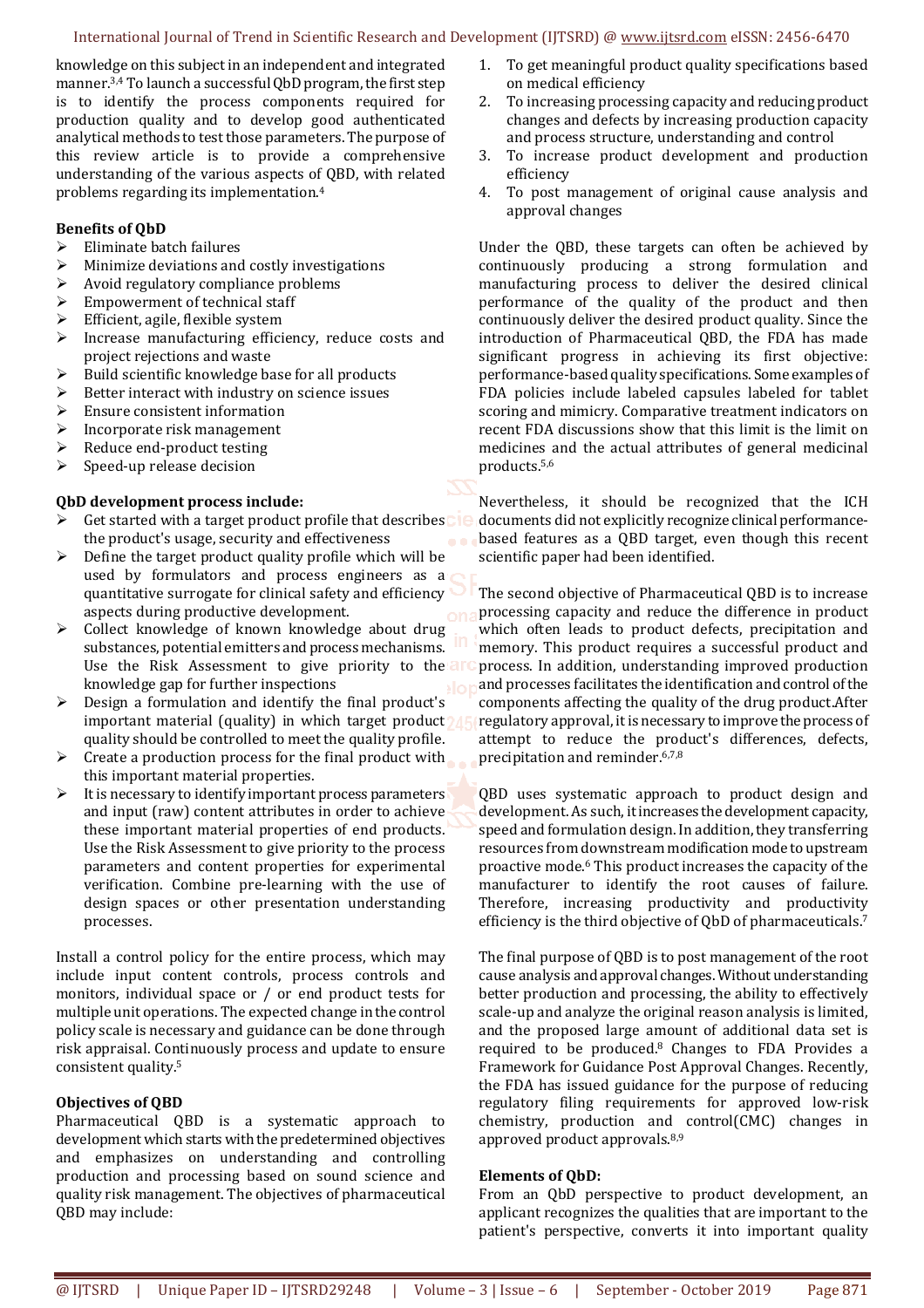properties (CQA) in the drug product and establishes relationships between Formulation / Manufacturing Variables and CQA to deliver continuously. Patients produce such CQS drug.10 QbD has the following components: A quality target product profile (QTPP) that identifies the critical quality attributes (CQAs) of the drug product

- 1. Product Design and Understanding with Identifying Critical Content Properties (CMA)
- 2. Identifying Critical Process Parameters (CPP) and designing and understanding process, including complete information on scale-up systems, connecting CMA and CPA to CQA
- 3. Controlling process, which includes medicinal properties, emergence, and medicinal production and control details for each stage of the production process. Process capability and continual improvement

# **Quality Target Product Profile that Identifies the Critical Quality Attributes of the Drug Product**

- The QTPP is a potential summary of the quality features of a drug product, which will ideally be achieved to ensure the ideal quality, to ensure the safety and effectiveness of the drug product's account. KTPP prepares design support for product development. Considering to include in the QtPP can include:
- Use for diagnostic setting, administrative route, dosage form and delivery system.
- Dosage strength
- Container closure system
- $\triangleright$  To release or dispersant drug dispensatory medicines and develop properties (eg disruption and aerodynamic efficiency) affecting pharmacokinic features
- > Medicinal production quality criteria (e.g., sterile III refinement, purity, stability and freeing of drugs) for the  $a\mathbf{r}$ desired product

The introduction of drug product CQA is the next step in the development of drug products. CQQ is a physical, chemical, biological, or microbiological feature, which includes the expiry of output material, which must be in the appropriate range, range, or distribution to ensure proper product quality.10,11

Quality of the drug product may include identification, testing, material consistency, decreasing products, residual supplements, drug discharge or dissolution, moisture content, micro-organisms limitations and color, size, size, odor, score configuration and physical properties. Generosity This feature can be serious or important. <sup>12</sup> The severity of properties is primarily based on the intensity of the loss of the patient, which is necessary for the product to fall outside the acceptable range. The likelihood of event, findability or control does not affect the severity of the attribute.12 It seems that the new product should be fixed enough before starting any development work. However, the value of predicting the target characteristics of a drug product has been reduced significantly for a number of years. As a result, a hypothetical defined Qtpp deficiency has caused a lot of time or valuable resources. Recent papers by RAW et al. Explains the importance of defining the correct QTPP before running any development. Also, QBD examples illustrate the use and usage of QTPP.<sup>13</sup>

# **Product Design and Understanding**

As discussed in the ICHQ8 (R2) guidance, in the past few years, the QBD focus is on the process structure, understanding and control. It should be emphasized that product design, understanding and control are equally important.<sup>13</sup>

The product design determines whether the patient is able to meet the needs of the patients, which are confirmed by clinical studies. Determines whether the product design is able to maintain its performance through its shelf life, whose stability is confirmed by the study. Understanding this kind of product can prevent some historic stability from failures.<sup>13</sup>

The main goal of product design and understanding is to develop a strong product that can deliver the desired QTPP on product shelf life. The product design is open-ended and can allow for many design routes. The main components of product design and understanding include:

- Physical, chemical and biological properties of medicinal properties.
- Identity and selection of external types and grades, and internal stimulus variation knowledge
- $\triangleright$  Interactions of drug and excipients
- Optimization of formulation and identification of CMAs of both excipients and drug substance

To design and develop a robust drug product that has the intended CQAs, a product development scientist must give serious consideration to the physical, chemical, and biological properties of the drug substance. Physical properties include physical description (particle size distribution and particle morphology), polymorphism and form transformation, aqueous solubility as a function of pH, intrinsic dissolution rate, hygroscopicity, and melting point. Pharmaceutical solid polymorphism, for example, has received much attention recently since it can impact solubility, dissolution, stability, and manufacturability. Chemical properties include pKa, chemical stability in solid state and in solution, as well as photolytic and oxidative stability. Biological properties include partition coefficient, membrane permeability, and bioavailability.<sup>14</sup>

Pharmaceutical excipients are components of a drug product other than the active pharmaceutical ingredient. Excipients can aid in the processing of the dosage form during its manufacture; protect, support, or enhance stability, bioavailability, or patient acceptability; assist in product identification; or enhance any other attribute of the overall safety, effectiveness, or delivery of the drug during storage or use. They are classified by the functions they perform in a pharmaceutical dosage form. Among 42 functional excipient categories listed in USP/NF, commonly used excipients include binders, disintegrates, fillers (diluents), lubricants, glidants (flow enhancers), compression aids, colors, sweeteners, preservatives, suspending/dispersing agents, pH modifiers/buffers, tonicity agents, film formers/coatings, flavors, and printing inks. The FDA's inactive ingredients database lists the safety limits of excipients based on prior use in FDA-approved drug products.11-14

It is well recognized that excipients can be a major source of variability. Despite the fact that excipients can alter the stability, manufacturability, and bioavailability of drug products, the general principles of excipient selection are not well-defined, and excipients are often selected *ad hoc* without systematic drug-excipient compatibility testing. To avoid costly material wastage and time delays, ICH Q8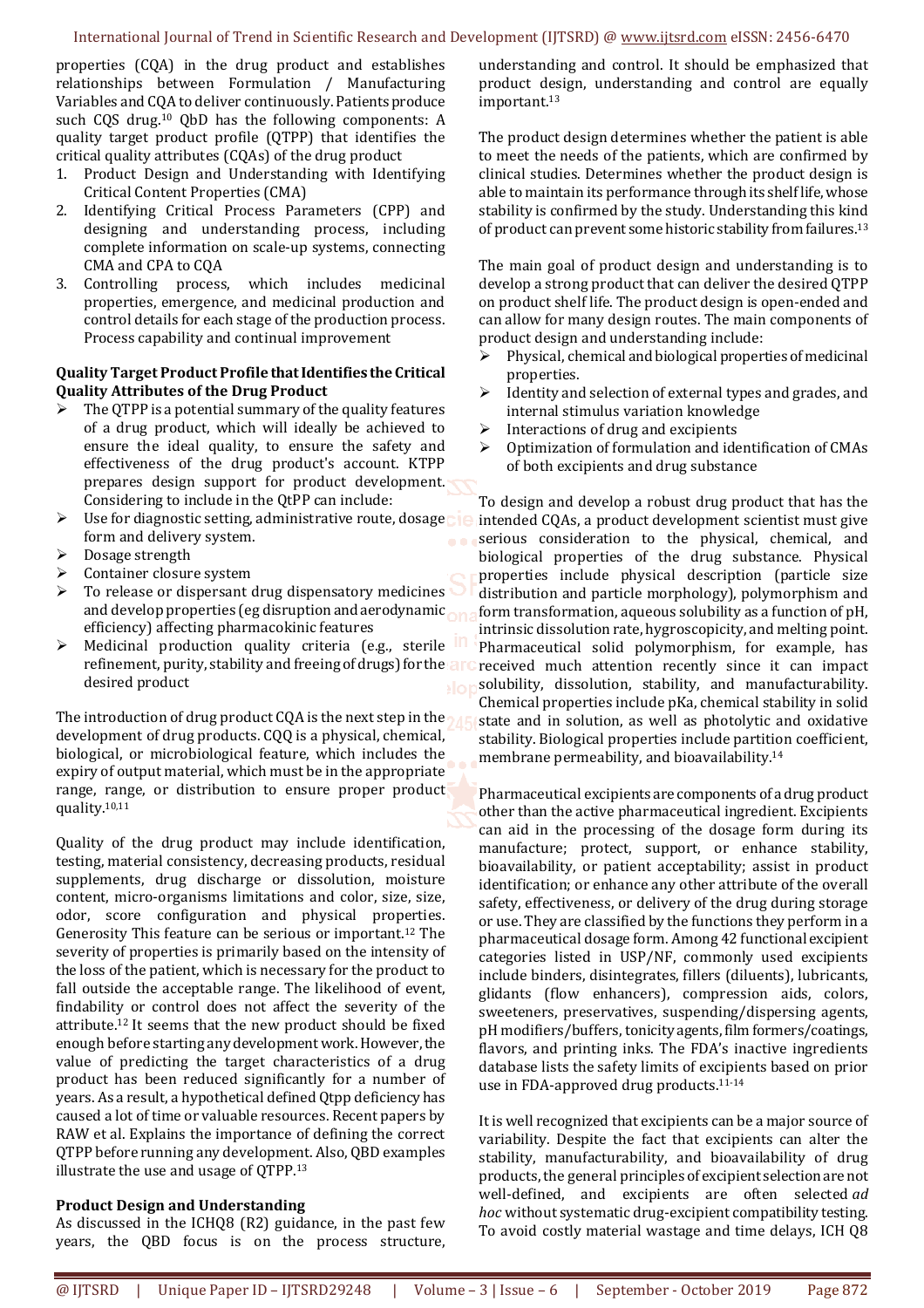(R2) recommends drug-excipient compatibility studies to facilitate the early prediction of compatibility. Systematic drug-excipient compatibility studies offer several advantages as follows: minimizing unexpected stability failures which usually lead to increased development time and cost, maximizing the stability of a formulation and hence the shelf life of the drug product, and enhancing the understanding of drug-excipient interactions that can help with root cause analysis should stability problems occur.10-16

Formulation optimization studies are essential in developing a robust formulation that is not on the edge of failure. Without optimization studies, a formulation is more likely to be high risk because it is unknown whether any changes in the formulation itself or in the raw material properties would significantly impact the quality and performance of the drug product, as shown in recent examples.<sup>15</sup> Formulation optimization studies provide important information on the following:

- $\triangleright$  Robustness of the formulation including establishing functional relationships between CQAs and CMAs
- Identification of CMAs of drug substance, excipients, and in-process materials
- Development of control strategies for drug substance and excipients
- $\triangleright$  In a QbD approach, it is not the number of optimization  $\cdot$  ie metally studies conducted but rather the relevance of the studies and the utility of the knowledge gained for designing a quality drug product that is paramount. As such, the QbD does not equal design of experiments (DoE), but the latter could be an important component of QbD.

Drug substance, excipients, and in-process materials may **arch** a have many CMAs. A CMA is a physical, chemical, biological, long or microbiological property or characteristic of an input material that should be within an appropriate limit, range, or 2456-6. distribution to ensure the desired quality of that drug substance, excipient, or in-process material. For the purpose of this paper, CMAs are considered different from CQAs in that CQAs are for output materials including product intermediates and finished drug product while CMAs are for input materials including drug substance and excipients. The CQA of an intermediate may become a CMA of that same intermediate for a downstream manufacturing step.<sup>16</sup>

Since there are many attributes of the drug substance and excipients that could potentially impact the CQAs of the intermediates and finished drug product, it is unrealistic that a formulation scientist investigate all the identified material attributes during the formulation optimization studies. Therefore, a risk assessment would be valuable in prioritizing which material attributes warrant further study. The assessment should leverage common scientific knowledge and the formulator's expertise. A material attribute is critical when a realistic change in that material attribute can have a significant impact on the quality of the output material. Product understanding includes the ability to link input CMAs to output CQAs.11-15 The steps taken to gain product understanding may include the following:

- 1. Identify all possible known input material attributes that could impact the performance of the product
- 2. Use risk assessment and scientific knowledge to identify potentially high risk attributes
- 3. Establish levels or ranges of these potentially high-risk material attributes
- 4. Design and conduct experiments, using DoE when appropriate
- 5. Analyze the experimental data and, when possible, apply first principle models to determine if an attribute is critical
- 6. Develop a control strategy. For critical material attributes, define acceptable ranges. For noncritical material attributes, the acceptable range is the range investigated. When more than one excipient is involved, these defined acceptable ranges may be termed formulation design space

## **Steps for QBD**

Can drugs be produced by QBD processing? The answer is yes. The following must be included in the development process. Changes to the steps may be needed to meet the individual needs of the company. The following may seem daunting at first, but once they are practiced, they will come in handy.QBD must be a daily mantra, and I have lived through such experiences. Long-term benefits are the best and most effective business processes. It can also reduce regulatory complexity. .

- $\triangleright$  Understand and think that all "drug molecules are going to be commercialized.
- Explain the chemistry and kinetics of the product.
- Understand the physics and chemistry of the processes involved, including them and translating them into financial business processes.
- Understand how to deal in chemistry and kinetics so that the business process is producing the least cost but does not require the repetition of a high quality "quality" product.
- Understand and familiarize yourself with the equipment and technologies available and use "Cross-Fruitize" not only in the pharmaceutical industry but also in other industries. This is important, because often powerful drugs do not require a large batch.
- Make sure your company has the "right" caliber expertise to develop and implement the above improvements.

Because the above-mentioned community benefits are not fully understood, the batch process is often an exact replica of the laboratory process. Lack of understanding of the above factors also results in investments that are more than necessary. For this reason, continuous processes for the manufacture of pharmaceuticals are not considered.<sup>11</sup>

#### **Pharmaceutical Tools**

Although not officially defined, the term "prior knowledge" has been widely used in workshops, seminars and presentations. In regulatory submissions, applicants sought to use prior knowledge as a "valid" reason for the restoration of prior scientific use or to conduct necessary scientific studies.<sup>13</sup>

Knowledge can be defined as familiarity with someone or something, which can include information, facts, descriptions and / or skills through experience or education.The word "before" in the word "prior knowledge" not only means "before", but is also associated with ownership and privacy for public ownership. Thus, for the purposes of this paper, prior knowledge can only be gained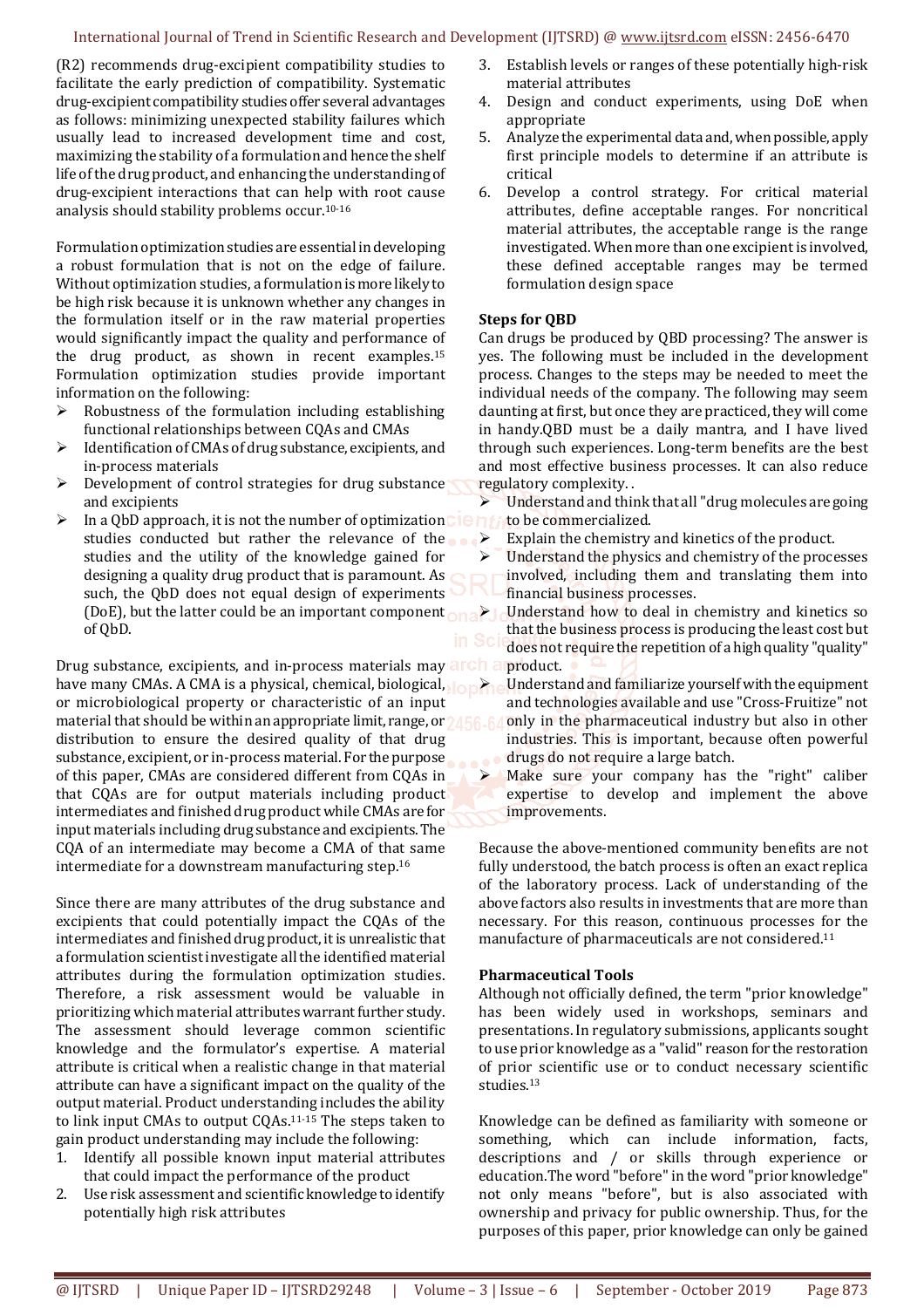through experience, not education. Public knowledge can be knowledge acquired through education or public literature. Prior knowledge in the QBD framework usually refers to knowledge that results from previous experience not available in the previous literature. Prior studies may already have the proprietary information, understanding, or expertise that applicants receive.<sup>14</sup>

#### **Risk Assessment**

ICH Q9 Quality Risk Management indicates that "the production and use of a drug product, along with its constituents, necessarily takes some degree of risk. <sup>9</sup> Quality risk assessment should be based on scientific knowledge and should ultimately be linked to patient safety, and documentation of effort, formality and quality risk management processes should be consistent with the level of risk "ICH Q9 provides a systematic approach to quality risk management and does not address risk assessment, especially in product development. However, the risk assessment tools identified in ICH Q9 also apply to risk assessment in product development.<sup>10</sup>

The purpose of risk assessment prior to development studies is to identify potential high risk and identify process variables that may affect the quality of the drug product. This helps prioritize which studies need to be conducted and is  $\Box$ often driven by knowledge gaps or uncertainties. The results of the study determine which variables are important and which are not, which facilitates the establishment of a control strategy.11 The result of a risk assessment is to identify variables to experiment with. ICH Q9 does not provide a comprehensive list of common risk assessment tools as follows:

- $\triangleright$  Basic risk management facilitation methods (flowcharts, and check sheets, *etc.)* lor
- $\triangleright$  Fault tree analysis
- $\triangleright$  Risk ranking and filtering
- $\triangleright$  Preliminary hazard analysis
- $\triangleright$  Hazard analysis and critical control points
- $\triangleright$  Failure mode effects analysis
- $\triangleright$  Failure mode, effects, and criticality analysis
- $\triangleright$  Hazard operability analysis
- $\triangleright$  Supporting statistical tools

It may be appropriate to adapt these tools to use in specific areas related to the quality of the drug and the quality of the product.

# **Mechanistic Model, Design of Experiments, and Data Analysis**

Understanding the product and process is a key component of QBD. To best serve these purposes, in addition to the mechanical model, the DoE is an excellent tool that allows pharmacologists to deal with factors according to a predetermined design. The DOE also reveals the relationship between the input component and the output response. A series of structured tests is designed in which planned changes are made to the process or input variables of the system. The impact of these changes on predefined output is then evaluated. From the traditional integral point of view of development studies, the strength of the DOE is the ability to properly uncover how factors together affect the output response.<sup>7</sup>

The DOE allows you to quantify the interaction terms of the variables. Doi is important as a formal way of increasing the information gained while minimizing the resources required. DOE studies can be combined with mechanism-based studies to maximize product and process understanding.9 When applied to the DOE formulation or development process, the input variables include the raw material or excipients and the physical attributes of the process parameters (e.g., particle size or spray rate) (e.g. particle size), while the output has important quality characteristics - process material or final. Pharmaceutical products (eg homogeneous mixtures, particle sizes or granules, tablets Assay, material uniformity or particle size distribution of drug release).

DOE can help identify optimal conditions, CMAs, CPPs and finally design space. Recent publications by FDA scientists have shown the use of DOEs in product and process design.<sup>11</sup>

#### **Process Analytical Technology**

The use of PAT can be part of the control strategy. The ICH Q8 (R2) process identifies PAT usage to ensure that the installed space remains in place. PAT can show go / no decisions for continuous monitoring of CPP, CMA or CQA and to maintain the process in the design space. In-processing testing, CMA or CQAA can also be calculated online or similar to PAT.12-15

Both of these applications of PAT were more effective in detecting failure than just end-product testing. In a more robust process, PAT can enable the active control of CMA and / or CPP and the timely adjustment of input material that changes the environmental parameters or adversely affects the quality of the drug product.<sup>15</sup>

Application of PAT involves four key components as follows:

- $\triangleright$  Multivariate data acquisition and analysis
- $245$ ( $\geq$  Process analytical chemistry tools
	- $\triangleright$  Process monitoring and control
	- Continuous process optimization and knowledge management

Multivariate data acquisition and analysis requires a scientific understanding of the process and identifying important material attributes and process parameters that influence product quality and integrates this knowledge into process controls, which is essential to understanding the process in the QBD context. Process analytical chemistry tools provide in-situ data about real-time and process conditions.<sup>17</sup>

Multivariate data analysis captures raw data from PAT tools and combines it with CQAS. Based on the results of the data analysis, process controls adjust important variables to assure CCAA completion. The information gathered about the process provides the basis for further process optimization. FDA laboratory studies promise several PAT tools and chemo metric approaches.<sup>17</sup>

# **CONCLUSION**

The purpose of pharmaceutical QBD implementation is to increase product development and production capacity and enhance post approval change management, thereby reducing product changes and defects. This is achieved by designing a robust formulation and production process and producing clinically relevant specifications. Key components